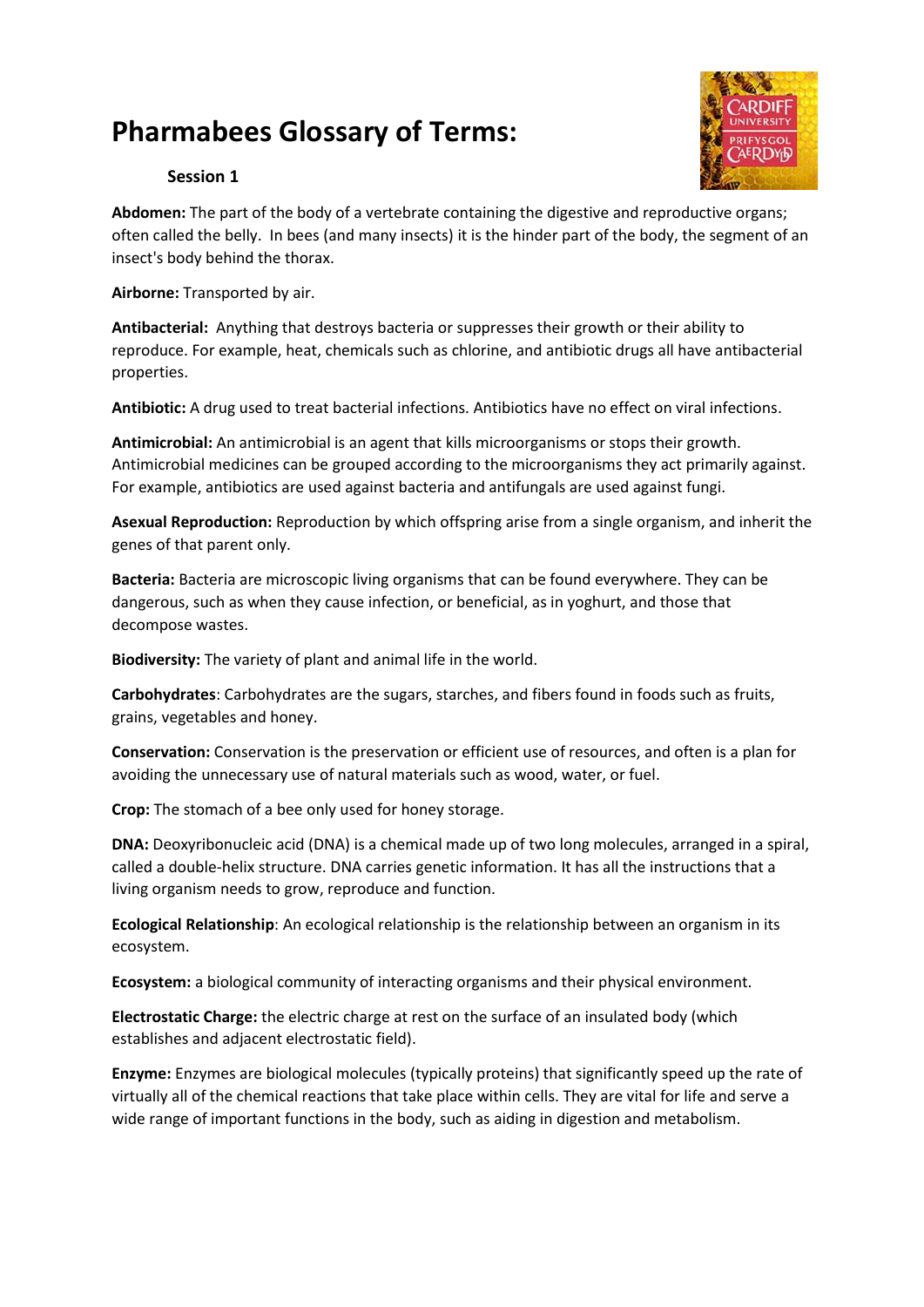**Evaporation:** is the process of a liquid changing to a gas, caused by an increase in temperature and/or pressure. Evaporation is a fundamental part of the water cycle and is constantly occurring throughout nature.

**Exoskeleton:** The external skeleton that supports and protects an animal's body, in contrast to the internal skeleton (endoskeleton) of, for example, a human.

**Extinction:** is the termination of an organism or a species. The moment of extinction is generally considered to be the death of the last individual of the species, although the capacity to breed and recover may have been lost before this point.

**Fertilisation:** A process in sexual reproduction that involves the union of male (sperm) and female (ovum) gametes (each with a single, haploid set of chromosomes) to produce a diploid zygote which leads to the development of an embryo.

**Genetic Diversity:** Genetic diversity, or variation is the difference in DNA sequences between individuals within a population.

**Habitat:** The place where an organism or a community of organisms lives, including all living and non-living factors or conditions of the surrounding environment.

**Hydrogen Peroxide:** a mild antiseptic used on the skin to prevent infection of minor cuts, scrapes, and burns.

**Invertebrate:** Invertebrates are animals without a backbone or bony skeleton. 97% of all animals are invertebrates. Invertebrates include arthropods (insects, arachnids, crustaceans), mollusks (snails, squids, and octopuses) and more. Animals can be classified as either vertebrates or invertebrates.

**Larvae:** The active immature form of an insect.

**Microorganism:** A microscopic organism, such as bacteria, viruses, or fungi. Also called **Microbes**.

**Molecule:** The smallest particle in a chemical element or compound that has the chemical properties of that element or compound. Molecules are made up of atoms that are held together by chemical bonds

**MRSA:** meticillin-resistant Staphylococcus aureus, A type of bacteria that's resistant to several widely used antibiotics. This means infections with MRSA can be harder to treat than other bacterial infections.

**Organism:** An individual animal, plant, or single-celled life form.

**Pesticide:** Pesticides are chemicals that are used to kill pests, including insects, rodents, fungi and unwanted plants (weeds). Pesticides are used to kill pests that carry disease, such as mosquitoes, and in agriculture, to kill pests that damage crops.

**pH:** a figure expressing the acidity or alkalinity of a solution

**Phytochemical:** chemical compounds produced by plants, generally to help them thrive or prevent competitors, predators, or pathogens

**Pollination:** The act of transferring pollen grains from the male anther of a flower to the female stigma.

**Proboscis**: The tube-like mouth part used to suck up fluids.